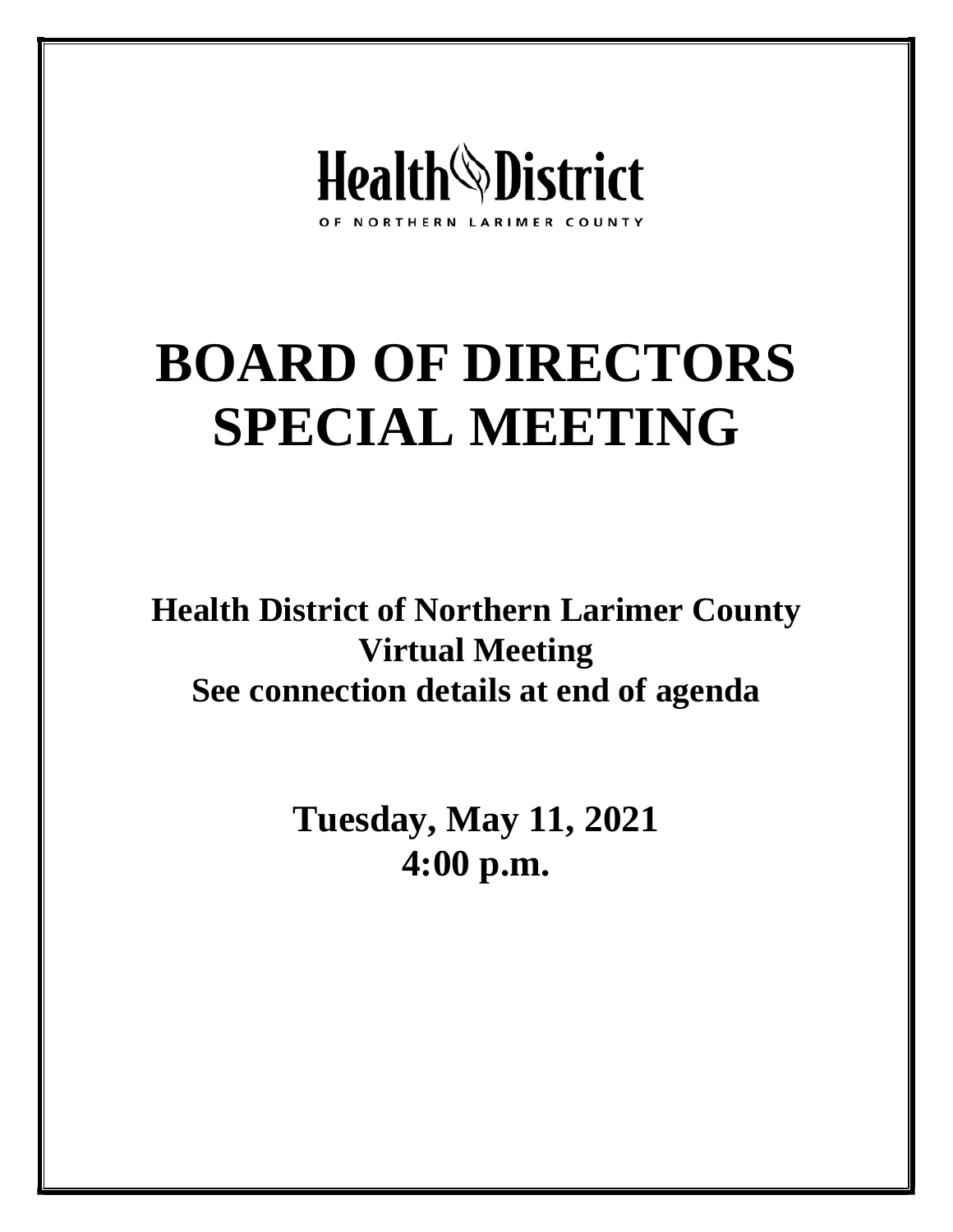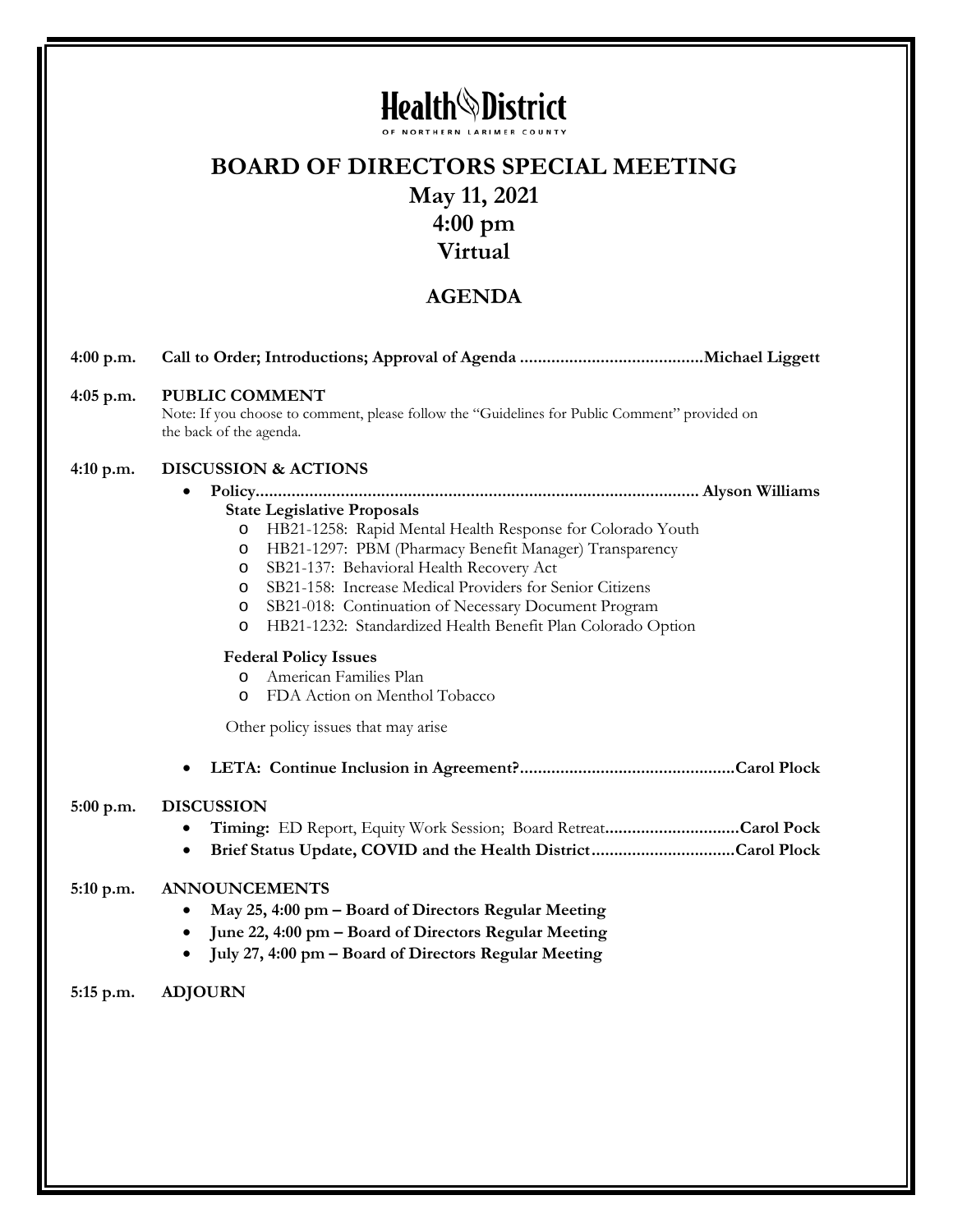#### Join Zoom Meeting

#### **Registration is required. Click this link to register:**

<https://healthdistrict.zoom.us/meeting/register/tJUqcO6prTkjGNXzL5Gtpwky3MUFs4LYX-4l>

After registering, you will receive a confirmation email containing information about joining the meeting.

#### **GUIDELINES FOR PUBLIC COMMENT**

The Health District of Northern Larimer County Board welcomes and invites comments from the public. **Public comments or input are taken only during the time on the agenda listed as 'Public Comment.'** If you choose to make comments about any agenda item or about any other topic not on the agenda, please use the following guidelines.

- **Before you begin your comments please:** Identify yourself spell your name – state your address. Tell us whether you are addressing an agenda item, or another topic.
- **Limit your comments to five (5) minutes.**